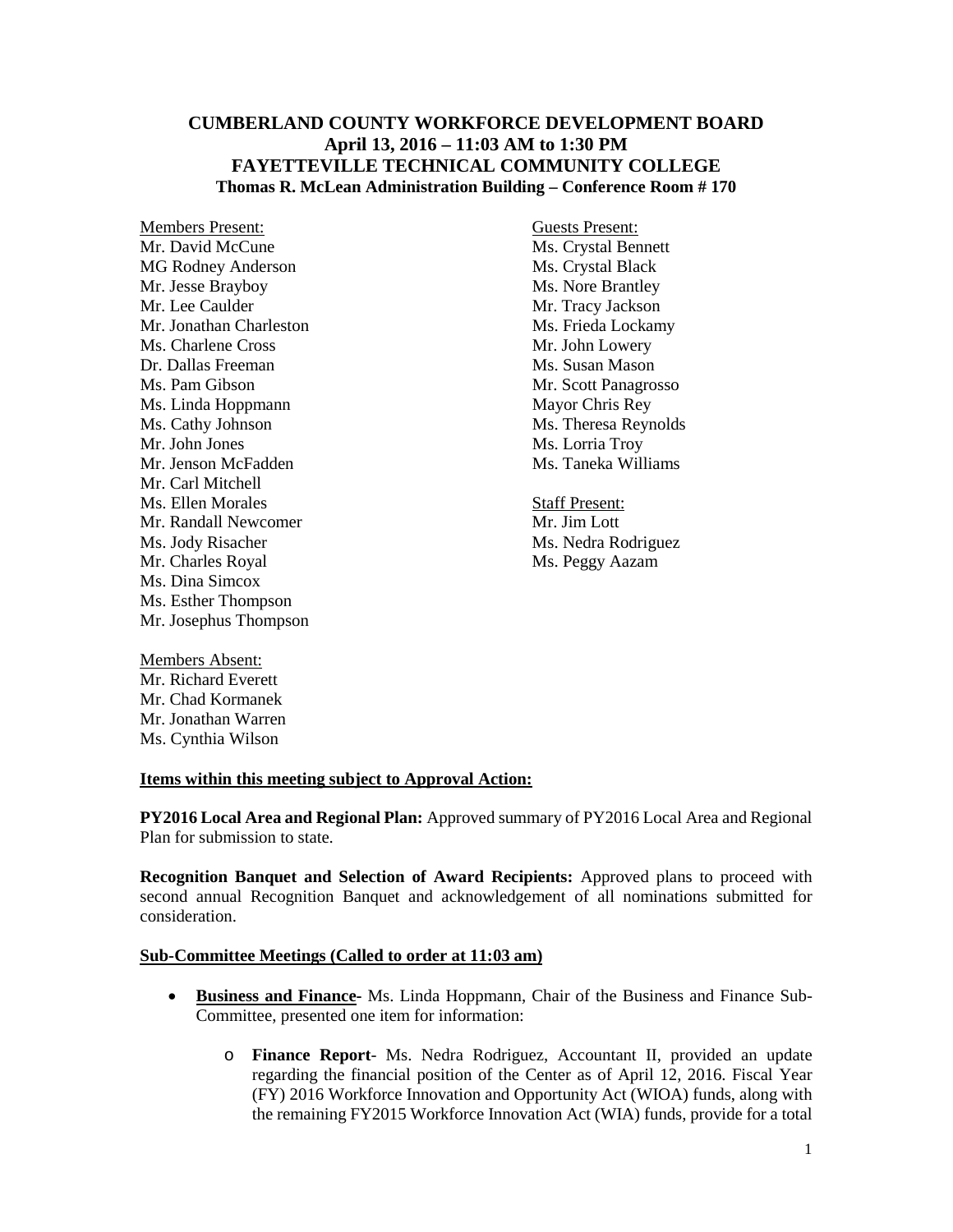of over \$3.4 million for FY2016. The expenditures (through March 2016 for Youth and February 2016 for Adult/DW) and accrued/obligated funds included in the report for Adult, Dislocated Worker, and Youth Services includes the current contracts for the programs. An unobligated balance of over \$940,000 remains in funds after taking into account expenses and known accrued/obligated/reserved funds. Mr. Jim Lott, Director, introduced the request to give FTCC's Collision University \$200,000 over a two year period for computers/laptops and equipment such as mobile estimating stations. The request is included in the annual plan, which will be discussed later in the meeting. Mr. Lott explained that under WIOA, workforce areas are allowed to sponsor classroom training for high demand occupations when the majority of the class is WIOA-eligible and if that is the only program available, as is the case for Collision University. Mr. Lott presented a career pathways workshop on Collision University at the NC Employment and Training Association (NCETA) conference with Pam Gibson and Paul Gage; they reported that the members of the first graduation class were offered an average of five job offers on draft day with salaries ranging from \$45,000-100,000/year. The Business and Finance Sub-Committee accepted the financial report as information only.

- **Youth** Ms. Charlene Cross, Chair of the Youth Sub-Committee, presented two items of information:
	- o **Youth Sub-Committee Report** Ms. Cross provided a brief update on the Youth Sub-Committee, which met on Monday, April 11, 2016. Ms. Nore Brantley, Career Development Coordinator for Cumberland County Schools, gave a brief presentation regarding the Youth Program redesign. At the last Youth Sub-Committee meeting, members expressed concern regarding the gap in services to In-School youth due to the change in program focus to Out-of-School youth. Ms. Brantley provided details about "Career Cruise In," a summer program specifically aimed at providing In-School youth participants with work-ready certification and the soft skills necessary for success in the workplace. Additional details regarding the program will be shared during the Focus portion of today's meeting. NCWorks Career Center staff will have an opportunity to attend a training session with Rick Record, who is a respected, frequent speaker at workforce development-related conferences, on understanding the ABCs of WIOA Common Measures for Youth and Adult/Dislocated Worker Programs. The group training sessions will take place at the Career Center on Friday, April 15, 2016, and help Youth and Adult/DW Program staff, Program Managers, and Supervisors to better understand the changes to performance measures under WIOA and how to implement effective processes that will improve quality outcomes. Mr. Lott provided a brief orientation on the role and responsibilities of the Youth Sub-Committee. He thanked the members for their continued support and commitment to the subcommittee and their role in overseeing the WIOA Youth Program. Members were encouraged to ask the tough questions in their roles in representing the community, and were urged to think about networking and partnering opportunities beyond WIOA in an effort to better serve our participants. The next Youth Sub-Committee meeting is scheduled for noon on Friday, June 3, 2016 at the Career Center. The Youth Sub-Committee accepted the update as information only.
	- o **Update on Contract for WIOA Youth Program –** Ms. Brantley provided an update on the WIOA Youth Program as of April 11, 2016. There are currently 254 total youth participants, including those in follow up status; 50 participants have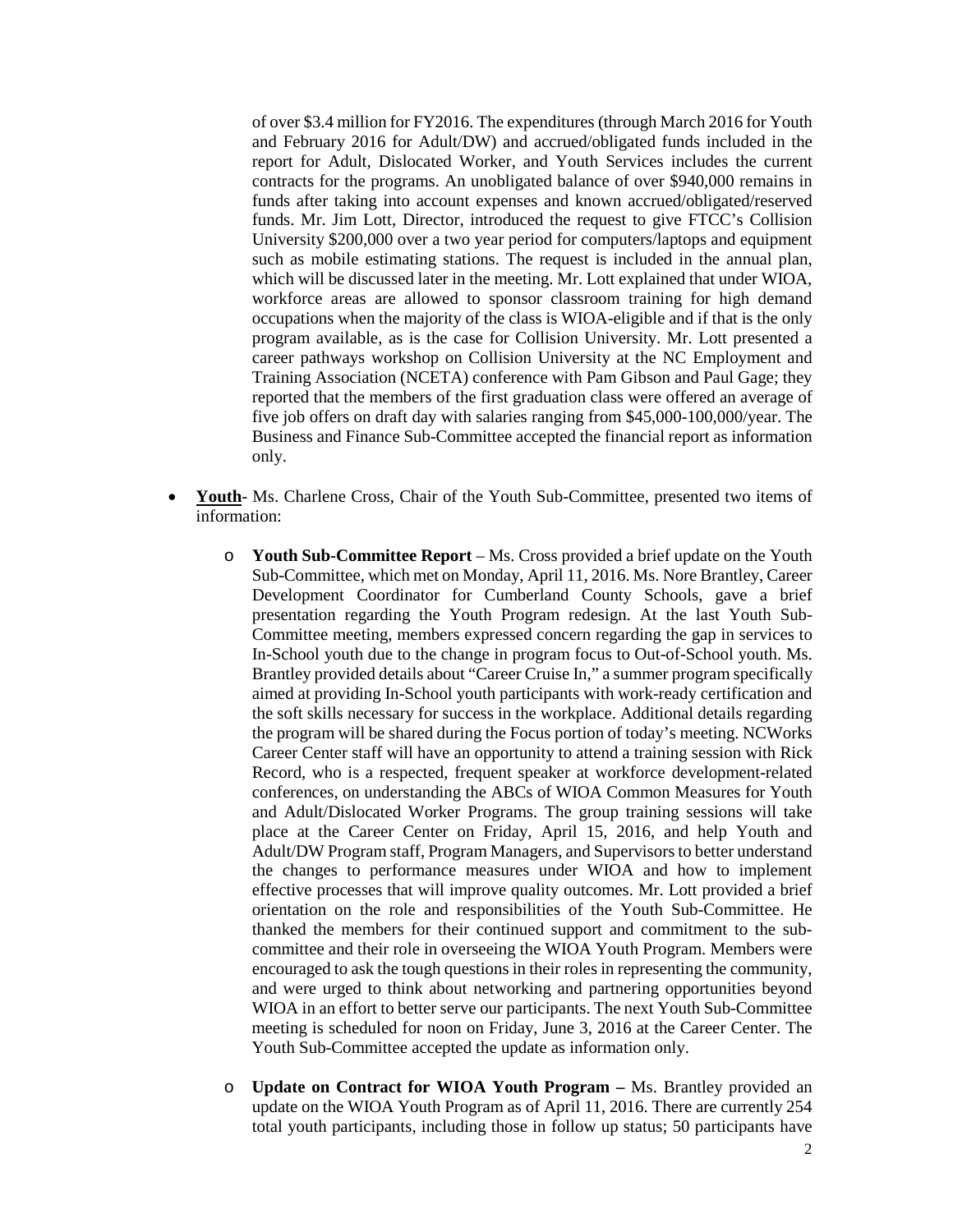enrolled since July 1, 2015, with record enrollments in February and March of 9 participants in each month. Updates for year-round paid internships/work experience opportunities for Out-of-School (OSY) youth participants include: two participants hired by Cape Fear Valley after completing internships in Food Service and Admin; participant hired after completing an internship at TJ Maxx; participant hired after completing internship at Sophia B. Pierce & Associates; two participants working at new worksites, Hope Mills Senior Center and 1st Impressions Florist. Staff continue to participate in professional development, community service, and outreach events throughout the community and region, including: Education Workshop for participants (February  $6<sup>th</sup>$ ); Trade Careers presentation to students at A.B. Wilkins High School (February  $8<sup>th</sup>$ ); Work Ready Community Steering Committee meetings (February 18<sup>th</sup> and March 24<sup>th</sup>); Adopt a Street event (February 20<sup>th</sup>); Youth Services Program Presentation at DSS (February 25<sup>th</sup>); Youth Summit Planning meeting (February 26<sup>th</sup>); Soft Skills Presentation for Youth Services Interns (March 3<sup>rd</sup>); Financial Literacy Workshop for Participants (March  $5<sup>th</sup>$ ); the Southeastern Employment & Training Association (SETA) Spring Conference (March 6-9<sup>th</sup>); Tilting at Windmills Disability Awareness and Sensitivity Training (March  $17<sup>th</sup>$ ); Chamber Gala (Match  $18<sup>th</sup>$ ); March to Work Job Fair (Match 12rd); visits to Westover and A.B. Wilkins High Schools (March  $30<sup>th</sup>$ ); the NC Youth Summit (April 1-2). The Youth contract was amended on March 14, 2016, with the contract amount increased by \$75,000, from \$777,088 to \$852,088. As of March 31, 2016, 73% of the amended FY2016 contract (which covers April 1, 2015-June 30, 2016) has been spent and/or accrued. With the focus of the Workforce Innovation and Opportunity Act (WIOA) on Outof-School youth (OSY), aged 16-24, 58% of funds have been spent on OSY through March 31st. Mr. Carl Mitchell congratulated Ms. Brantley on the terrific job she did presenting at the SETA conference; he reported that her workshop on transitioning to an Out-of-School youth program was well-attended and received great reviews. The Youth Sub-Committee accepted the update as information only.

- **Planning and Evaluation-Mr. McCune presented two items of information:** 
	- o **Update on Contract for WIOA Adult & Dislocated Worker Program -** Ms. Lorria Troy, Project Director for ResCare Workforce Services, provided an update on the WIOA Adult & Dislocated Worker Program. The report included updated year-to-date contract measures for the categories of Customers Enrolled in Basic Career Services, Customers Placed in Unsubsidized Employment, Customers Receiving a Training Service, Customers Enrolled in Intensive Service, and New Customers Enrolled in Occupational Training; the performance goals for these measures were increased due to receiving an additional \$300,000 in funding. Ms. Troy acknowledged the hard work of ResCare staff, in conjunction with Career Center staff. Program highlights included updated enrollment of 140 transitioning military into the OSHA 30 & Lean Six Sigma, CATV & Fiber Optics Training in partnership with Charlene Callahan with the FTCC Transition Tech program (new classes have been developed and three courses will begin in June), a Dayco Rapid Response event on March 9, 2016 (the Dayco closure has been postponed for 6-9 months, but Career Center staff continue to work with those who will be affected), and seven successful completions of the Veterans Flooring Group training session on March 7, 2016 (they will wait to see retention results before proceeding with another class). The report included participant triumphs and placements which demonstrated the determination of the Center's participants. The Business Services Coordinator has participated in various employer outreach and professional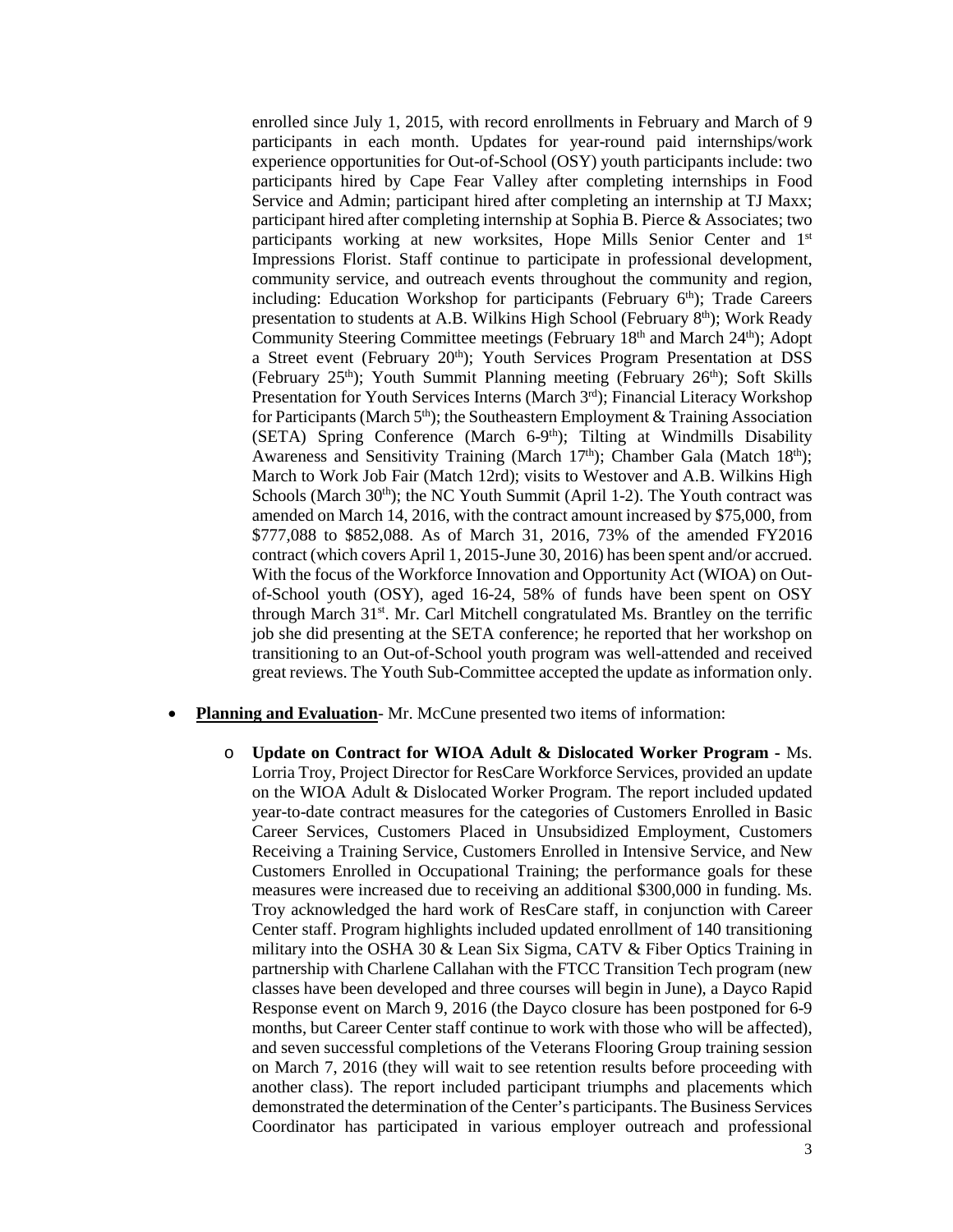development activities, including a meeting to discuss plans to enroll four individuals in the Fayetteville Police Department Cadet Academy (training to begin by June; individuals will provide security for downtown), and he has initiated or secured several On-the-Job Training (nine flooring installer positions with Veterans Flooring Group) and Transitional Employment Training (a front desk associate with Elite Guard and six flooring installer positions with Veterans Flooring Group) contracts. On-the-Job contracts have been successfully completed with Operations Services Inc. (Director of Business Development, \$42/hour) and Taylor Express (two truck drivers, \$32,760 annually). Ms. Cross asked how they marketed recruitment efforts for the Veterans Flooring Group; a job order was entered in NCWorks Online and Career Center staff met with the company, along with other partners (including Mr. McCune, representatives of FTCC, and Victor Glover, Branch Manager of the Fort Bragg DWS office). Mr. Jonathan Charleston inquired about the status of the Request for Proposals, which were discussed at the last meeting. Mr. Lott explained that the RFP will be released within the next month for new contracts to begin July 1, 2016; the current contracts have been extended for three months (through September 30, 2016) in order to ease any potential transition. Mr. Charleston noted that new contractors usually assume the current staff, and he warned that they don't want to duplicate efforts and unnecessarily spend funds. Mr. Lott acknowledged that the contractors did hire the existing staff two years ago and the RFP will request that the proposers consider interviewing/hiring existing program staff, but it is not a guarantee. The Planning & Evaluation Sub-Committee accepted the update as information only.

o **PY2016 Local Area and Regional Plan** – Mr. Lott provided a summary of the  $PY2016$  Local Area and Regional Plan, which is due to the state by May  $9<sup>th</sup>$ . The plan is not just about what we plan to do, but it includes operational questions such as how we are organized, the membership and activities of the Board, how we will meet performance measures, as well as the procedures that we follow to ensure fiscal integrity. Local allocations for next year have not been released, but Mr. Lott anticipates that we will receive about the same amount of funds we have this year. Based on this, the plan will include a 10% increase on Adult and Dislocated Worker participant services and increased emphasis on year-round activities for the youth program, with a focus on additional work-based learning activities, the attainment of additional education and credentials, and assisting youth who face barriers to education and employment make progress on their path to a career. The Career Center will continue to follow the Integrated Services Delivery model and goals will be increased by 10% in every major category (e.g. customers enrolled in basic career services, placement in unsubsidized employment, intensive services, and new customers enrolled in occupational training). Emphasis will be placed on the Transition Tech Program with FTCC, and options will be explored to provide class-size training funds for the Collision Repair and Refinishing Technology Program. In order to increase our interactions and services with the business community, Mr. Lott reported that they will explore the potential of creating a new Business Services Representative (BSR) position which will focus on industry sectors and high-demand occupations; he explained that most Boards have their own BSR but currently ResCare serves in that role in Cumberland County. The WDB will engage in strategic planning this summer and may revise the committee structure in order to correspond with the new goals and objectives. The Regional Plan was developed in conjunction with the Lumber River (Bladen, Hoke, Richmond, Robeson, and Scotland Counties) and Triangle South (Chatham, Harnett, Lee, and Sampson Counties) Workforce Areas, and it focuses on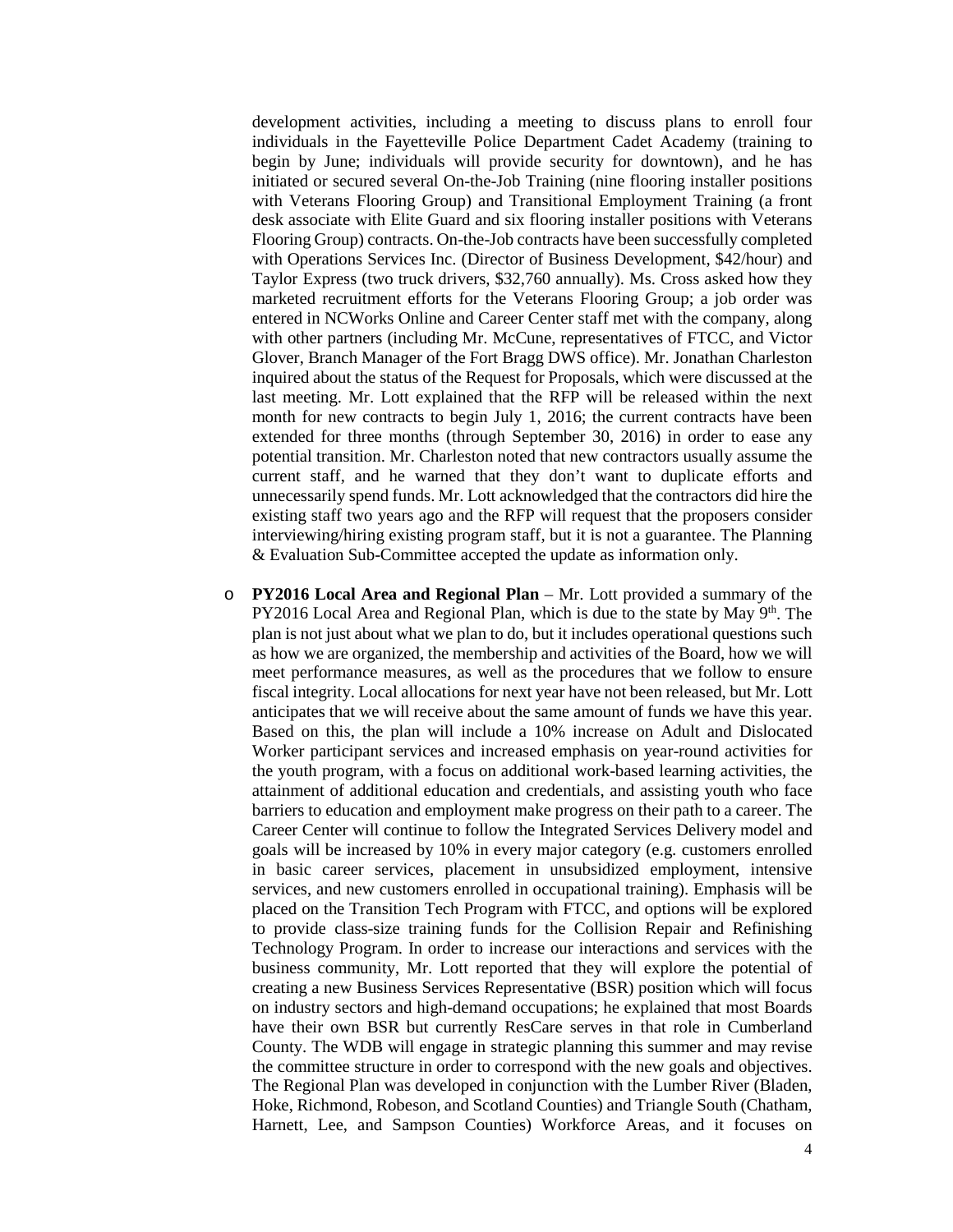coordinating Business Service activities, providing several joint youth activities, and coordinating job fairs. Mr. Lott explained that the plan will evolve throughout the year to be consistent with the final WIOA regulations, but he will keep the Board informed of any changes. Due to the Planning and Evaluation Sub-Committee not having a quorum, the vote to approve the PY2016 Local Area and Regional Plan was tabled until the full Board meeting.

- **Labor Market Information** Ms. Cathy Johnson, Chair of the Labor Market Information Sub-Committee presented one item of information:
	- o **Review of most recent LMI report** Mr. Josephus Thompson referred to the Labor Market Overview provided by the Labor & Economic Analysis Division (LEAD) of the NC Department of Commerce for March and April 2016. Mr. Thompson acknowledged that the reports foreshadow what is to come and emphasizes the trend in pathways. The reports are indicative of what jobs are available for the general population, as well as who we are serving under WIOA and at the Career Center. Due to contract work, there continues to be a lot of hiring on Fort Bragg. A copy of the initial summary of the 2016 Employer Needs Survey was included in the notebook. The report focused on the manufacturing, construction, healthcare, and STEM industries, and though the report's findings were of no surprise, it did compare the results to those of the 2014 survey. While hiring remains strong, hiring difficulties still exist and there is an increase in soft skills difficulty. Mr. Lott reported that the final report is still to come; he encouraged Board members to consider how the statewide survey affects Cumberland County. Ms. Johnson said the report was on target and urged everyone to take the time to look at it. The Labor Market Information Sub-Committee accepted the data as information only.
- **Program Activities and Community Relations-** Mr. John Jones, Chair of the Program Activities and Community Relations Sub-Committee, presented two items of information:
	- o **Recap of Workforce Development Conferences** The Southeastern Employment and Training Association (SETA) conference took place in Myrtle Beach, SC, March 6-9, 2016; Mr. Lott, Mr. McCune, Ms. Cross, Ms. Johnson, Ms. Hoppmann, Mr. Mitchell, Ms. Brantley, and Peggy Aazam attended. Mr. Lott attended a workshop presented by Rick Record regarding the new performance measures. Mr. Record will provide training to staff at the Career Center on Friday, April 15, 2016 on the changes to the performance measures, which may also affect program design. Several SETA workshops emphasized revitalizing local boards and committees, while others focused on items highlighted in WIOA, such as increasing partnerships and enriching participants' skills and credential levels in order to ultimately lead to job placement. Mr. Mitchell praised Ms. Brantley's standing-room only presentation on transitioning to an OSY program in Cumberland County. Mr. McCune and Ms. Rodriguez attended the National Association of Workforce Boards (NAWB) conference in Washington, DC, March 12-15, 2016. The WIOA regulations are expected sometime in June, so attendees were urged to review what is already known about the new law and anticipate moving forward. Technology was a hot topic at the conference; cell phones help make the distribution of and access to information equal for everyone. Mr. McCune reported that manufacturing may be coming back to the US because of robotics, so there will be no need to ship natural resources to China, but it will look a lot different this time around. He vowed to take more people to the conference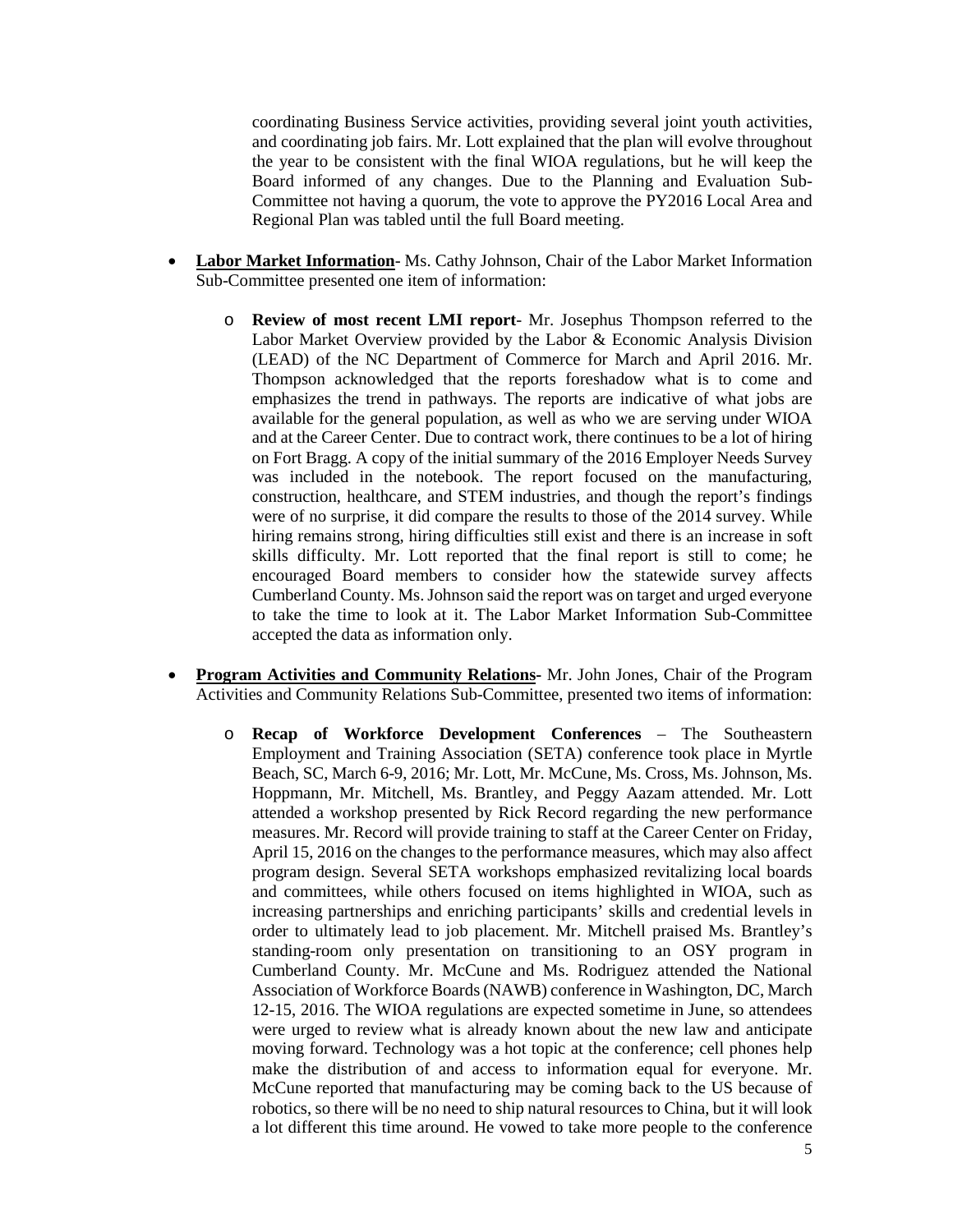next year since learning about what is going on at the national level offers a lot of perspective. Ms. Rodriguez added that the NAWB conference helps to anticipate what will happen in the future and what we may want to focus on in our community (e.g. STEM); it has a broad range of information and is a great conference for Board members and Directors. The 10<sup>th</sup> annual NC Youth Summit was held in Cary, NC, April 1-2, 2016. Ms. Cross attended with several Youth Program staff members and youth participants. Over 400 youth from around North Carolina attended the event which included tours of higher education facilities. Keynote speaker Kwain Bryant's message of "Think Big about the Future, Act Bigger, Live Better," including how young adults' decisions affect behavior and motivating them to make leaders of themselves and others, kept the youth engaged. As speaker of the closing session, Fred Baker (also a Cumberland County Youth Sub-Committee member) asked the youth attendees about their takeaways from the event. The most memorable lesson for them was Mr. Bryan's question about "What's sexy?" and asking them to take a look into their refrigerator- do they see a fridge full of food or just a white light? This prompted the youth to consider what they want out of life for themselves in order to be successful. Ms. Cross added that while Cumberland County youth are always well-behaved, she was disappointed about the number of overflow hotels. She requested that the coordinators of the event look into holding the event in a location that can accommodate them all; being in different hotels took away from the networking and they missed out on some of the workshops due to time spent in transport. Ms. Cross passed around the certificate of recognition presented to Cumberland County for their support and partnership of the NC Youth Summit over the last decade. The NC Employment and Training Association (NCETA) conference took place in Greensboro, NC, April 6-8, 2016. Mr. Lott, Ms. Cross, and Mr. Thompson were among over 200 attendees. The theme of NCETA was "Framing the Future" and the major focus of the conference was career pathways. Only one career pathway has been certified by the state, but Mr. Lott shared that Collision University is in good shape to be certified for Cumberland County. Additional topics of the NCETA conference were the re-emphasis on WIOA partnerships, the transition from ISY to OSY, and how to get the most out of work-based learning opportunities, including Pre- and Registered Apprenticeships, internships, and job shadowing, which can help enlighten and educate the community on career options often disregarded or not even considered. In regard to the SETA conference, Ms. Hoppmann added that she found a workshop on conflict management especially useful and the closing speaker, Earl Suttles' session "Enjoying Excellence" was uplifting. She also applauded Ms. Brantley's workshop as being one of the best at the conference; she reported that it was very unique and engaging. Ms. Brantley will provide more information about the changes in the youth program design as part of the focus of today's meeting. The Program Activities and Community Relations Sub-Committee accepted the update as information only.

o **Partnership with Fayetteville Urban Ministry's Adult Literacy Program** – Ms. Frieda Lockamy, Adult Literacy Program (ALP) Coordinator with Fayetteville Urban Ministry (FUM), provided a brief summary of the coordination between Workforce Development and Fayetteville Urban Ministry to submit an application to the North Carolina Community Colleges System for continued funding under Title II of WIOA (Adult Education and Family Literacy Act [AEFLA]). As part of the local plan, FUM pledges to continue strengthening their partnership with the Career Center, FTCC, other area colleges, and employers under the provision of integrated services to provide seamless service strategies to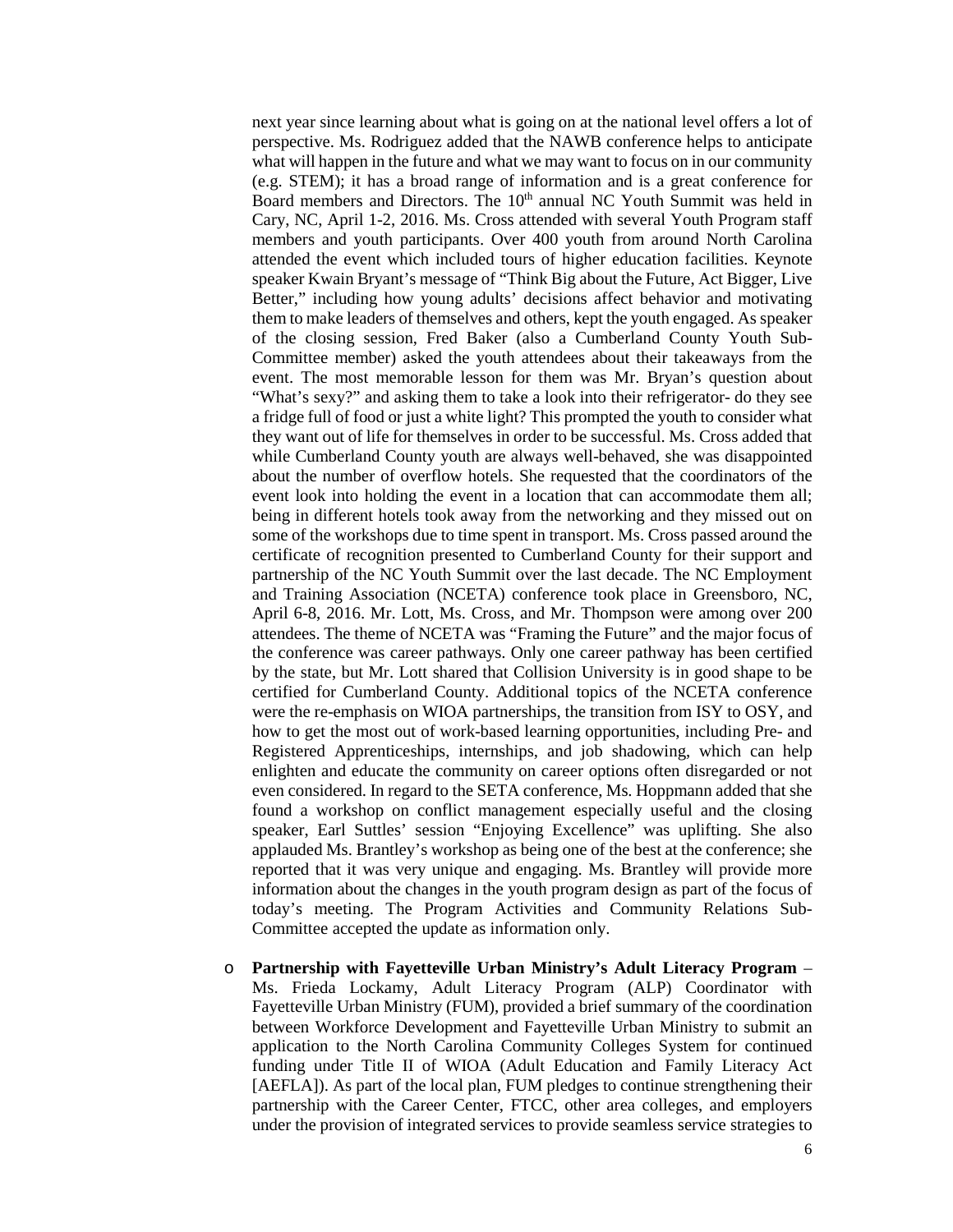the shared population in order to meet the WIOA goals for educated, trained, and overall well-rounded employees. The strategies include: delivering ongoing training to all Career Center staff regarding the Adult Literacy Program's services; providing an ALP representative for regular on-site program intakes/assessments for shared customers; assisting in the development and implementation of a joint referral/recruitment process to enroll individuals in our programs; supporting and reinforcing the provision of comprehensive career guidance and counseling provided through the Career Center for all reciprocated customers; and formalizing the strategies listed via a local Memorandum of Understanding. The Program Activities and Community Relations Sub-Committee accepted the report as information only.

- **Marketing/Bylaws/Nominations-** Ms. Pam Gibson, presented two items of information:
	- o **Recognition Banquet and Selection of Award Recipients** The Cumberland County Workforce Development Board's second annual recognition luncheon is scheduled for Wednesday, June 8, 2016 at 12 noon at the Holiday Inn I-95 South (1944 Cedar Creek Road, Fayetteville, NC 28312). The purpose of the event is to honor outstanding participants, partners, and employers of the Workforce Development Center. Members of the Marketing/Bylaws/Nominations Sub-Committee reviewed nominations submitted by the service contractors, ResCare Workforce Services and Cumberland County Schools, and made selections based on the criteria that the state uses each year for the Governor's NCWorks Awards of Distinction which are recognized at the annual NCWorks Partnership Conference in October. After careful review of the nominations, it was decided that all individuals who were nominated will be recognized at the luncheon on June 8, 2016. Upon consent of the individuals/organizations affected and the Board's approval, selected recommendations will be submitted to the NCWorks Training Center for statewide consideration of the Governor's NCWorks Awards of Distinction: Outstanding Workforce Development Younger Youth- Jonica Banks (submitted by Robert Lock, Cumberland County Schools); Outstanding Workforce Development Young Adult- Tiffany Murphy (submitted by Sonya Thompson, Cumberland County Schools); Outstanding Workforce Development Adult-Michael Weatherly (submitted by Dayna Graham, ResCare Workforce Services); Outstanding Workforce Development Employer- Veterans Flooring Group (submitted by Eldon Meacham, ResCare Workforce Services); Outstanding Workforce Development Innovative Partnership- Transition Tech (submitted by Jean Burton, ResCare Workforce Services). Due to the Marketing/Bylaws/ Nominations Sub-Committee not having a quorum, the vote to approve plans to proceed with the second annual Recognition Banquet and acknowledgement of all nominations submitted for consideration was tabled until the full Board meeting.
	- o **Website** Mr. Lott provided an update on the status of the WDB-initiated request for a stand-alone website, which originated while FTCC was the WDB's administrator and was intended to provide job seekers and businesses with a more accessible and user friendly website. Due to the many changes that have affected the Workforce Development system (to include the contracting of programs, integrated service delivery, and WIOA), progress on the development of a new website was delayed as we waited for guidance, and as is still the case of the final WIOA regulations, information to be released. Since returning under the administration of Cumberland County government, the initial reasoning for a separate, stand-alone website has been revisited and it was determined that it may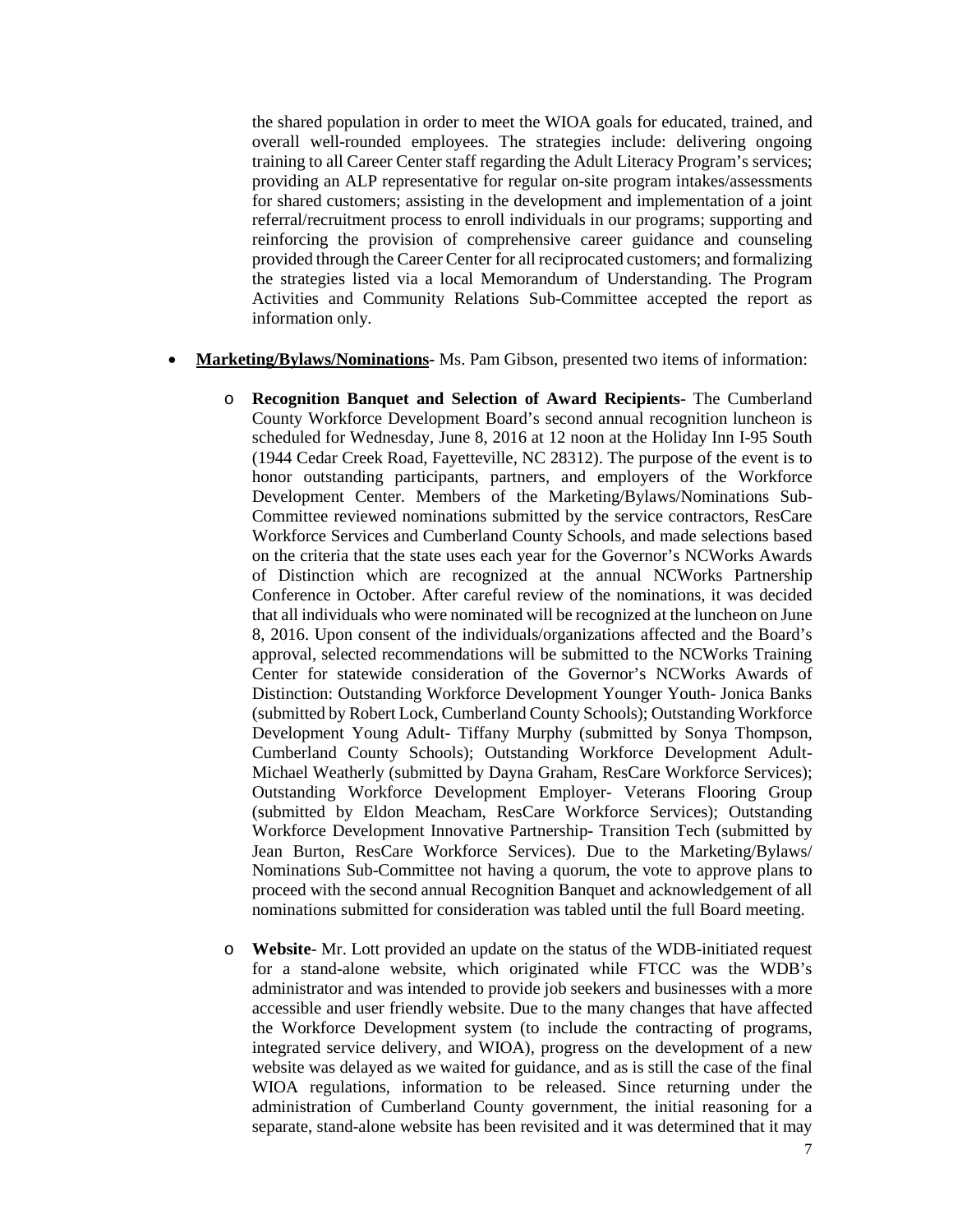no longer be necessary. Since the launch of NCWorks Online in July of 2014, all job seekers and employers have a common, statewide system to access information and the services available to them in their community. Nearly all of the information on the current WDB website directed toward job seekers and employers can now be accessed through [www.ncworks.gov.](http://www.ncworks.gov/) Although we may no longer be pursuing the development of a website with the focus of recruiting and informing job seekers and employers (who will be directed to NCWorks Online), Mr. Lott explained that the current WDB website, which is accessible through the Cumberland County website [\(http://co.cumberland.nc.us/workforce/default.aspx\)](http://co.cumberland.nc.us/workforce/default.aspx), will be updated and redesigned to incorporate the state's branding guidelines. He asked for members to share any ideas or suggestions on what they would like to have available on the website. Ms. Rodriguez provided an update on the status of the new signs with the state's branding. They have already removed the old signs and power washed the building; King Signs will be replacing the marquee upon the state's approval. The Marketing/Bylaws/Nominations Sub-Committee accepted the update as information only.

# **OFFICIAL MEETING**

**I. Call to Order -** The April 13, 2016 meeting of the Workforce Development Board was called to order by the Board Chair, Mr. David McCune, at 12:30 PM.

**II. Recognition of Guests** – Mr. McCune welcomed and thanked the guests in attendance.

**III. Ethics Awareness and Conflict of Interest Statement** – Mr. McCune read the North Carolina State Ethics Commission Ethics Awareness & Conflict of Interest reminder statement to the Board. Ms. Pam Gibson and Mr. Carl Mitchell recused themselves from voting on the PY2016 Local Area and Regional Plan due to a potential conflict of interest in regard to the proposal to provide classsize training with FTCC.

**IV. Approval of Minutes -** Mr. McCune asked the members to review the minutes from the February 24, 2016 WDB meeting. Mr. John Jones made a motion to approve the minutes as read; the motion was seconded by Ms. Esther Thompson and passed unanimously. The approved minutes will be posted on the Workforce Development Board website at the conclusion of the Board meeting. Mr. McCune reminded new members to specify which sub-committee they preferred to serve on.

**V. Sub-Committee Reports –** Sub-Committee Chairs presented information to the full Board that had been previously considered by the Sub-Committee members in the committee meetings. All information presented was also included in the Board notebooks for review.

- *Business and Finance –*Ms. Linda Hoppmann, Chair of the Business and Finance Sub-Committee, presented the following information to the Board:
	- o Finance Report– Ms. Nedra Rodriguez presented an updated financial report to the Business and Finance Sub-committee. The Board accepted the report as information only.
- *Youth* Ms. Charlene Cross, Chair of the Youth Sub-Committee, presented the following information to the Board: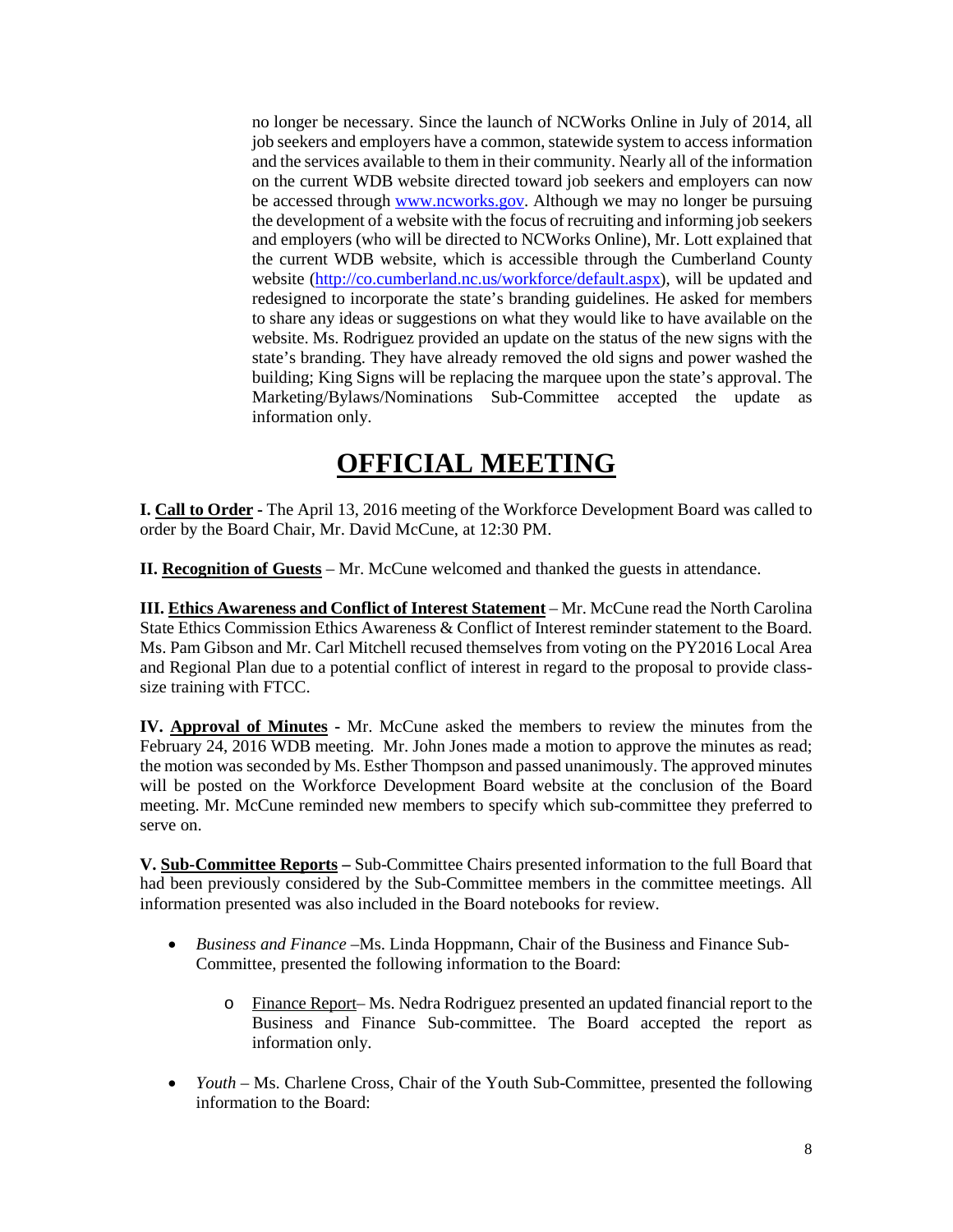- o Youth Sub-Committee Report- Ms. Cross provided an update on the Youth Sub-Committee. The Board accepted the report as information only.
- o Update on Contract for WIOA Youth Program- Ms. Nore Brantley, Career Development Coordinator for Cumberland County Schools, provided an update on the WIOA Youth Program. The Board accepted the report as information only.
- *Planning and Evaluation* Mr. McCune presented the following information to the Board:
	- o Update on Contract for WIOA Adult & Dislocated Worker Program Ms. Lorria Troy, Project Director for ResCare Workforce Services, provided an update on the WIOA Adult & Dislocated Worker Program to the Planning and Evaluation Sub-Committee. The Board accepted the report as information only.
	- o PY2016 Local Area and Regional Plan- Mr. Jim Lott provided a summary of the PY2016 Local Area and Regional Plan to the Planning and Evaluation Sub-Committee. Mr. Jonathan Charleston made a motion to approve the initial plan's submission to the state; the motion was seconded by Mr. John Jones and passed unanimously. Mr. Lott added that the Youth program will focus more on intensive services, including credentials, and will not deal in a number's game; the Youth program will not be held to the same 10% increase in participants as the Adult and Dislocated Worker programs
- *Labor Market Information* Ms. Cathy Johnson, Chair of the Labor Market Information Sub-Committee, presented the following information to the Board:
	- o Review of most recent LMI report Mr. Josephus Thompson, shared the most recent Labor Market Overview provided by the Labor & Economic Analysis Division (LEAD) of the NC Department of Commerce as well as the initial summary of the 2016 Employer Needs Survey findings. The Board accepted the report as information only.
- *Program Activities and Community Relations –* Mr. John Jones, Chair of the Program Activities and Community Relations Sub-Committee, presented the following information to the Board:
	- o Recap of Workforce Development Conferences Board members and staff who attended recent Workforce Development conferences provided overviews and significant information they gathered from the events. Mr. McCune added more about the NAWB conference, including a description of the high tech communication of the event in which a woman would take pictures from different vantage points of the event and post them live on Twitter. Ms. Rodriguez also added that she now has a different take on Walmart after hearing from Kathleen McLaughlin, President of the Walmart Foundation. Last year, Walmart and the Walmart Foundation surpassed more than \$1 billion in worldwide charitable giving efforts. The mission of the foundation is to create opportunities so people can live better with core areas of focus: opportunity (helping to create economic opportunity for individuals and fostering economic growth, supporting initiatives for the general population, especially women, veterans, and small business owners, to provide training, education, and career pathways for US retail workers), sustainability (enhancing the sustainability of global supply chains in food, apparel, and general merchandise by using methods that include reducing waste,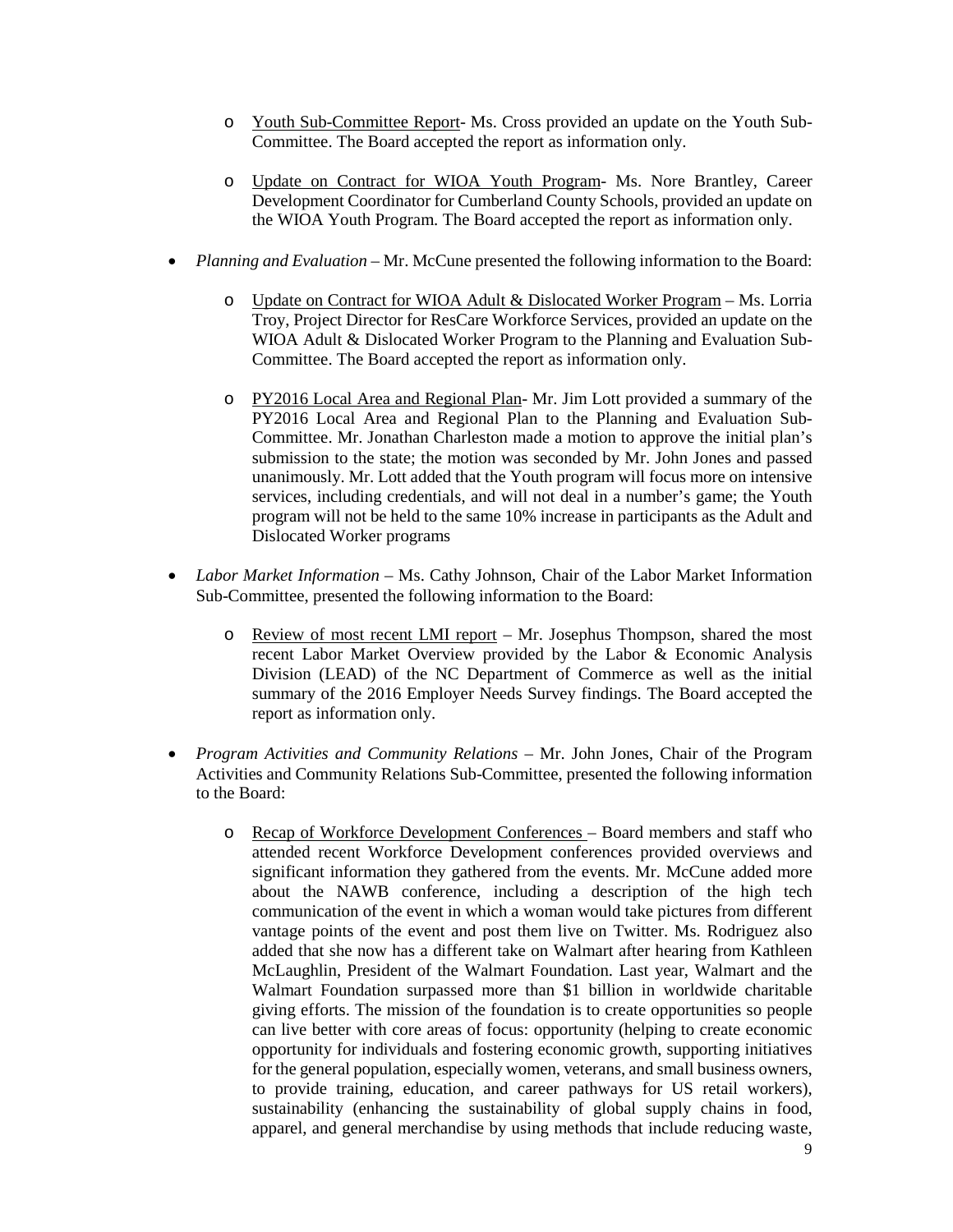increasing the sustainability of products, optimizing packaging, raising availability of recyclable materials, and improving energy efficiency), and community (strengthening the resilience and cohesion of local communities and inspiring associates to give back). The Board accepted the report as information only.

- o Partnership with Fayetteville Urban Ministry's Adult Literacy Program- Ms. Frieda Lockamy, Adult Literacy Program (ALP) Coordinator with Fayetteville Urban Ministry (FUM), provided a brief summary to the Program Activities and Community Relations Sub-Committee of the coordination between Workforce Development and Fayetteville Urban Ministry to submit an application to the North Carolina Community Colleges System for continued funding under Title II of WIOA (Adult Education and Family Literacy Act [AEFLA]). The Board accepted the report as information only.
- *Marketing/Bylaws/Nominations –* Ms. Esther Thompson presented the following information to the Board:
	- o Recognition Banquet and Selection of Award Recipients Mr. Mitchell made a motion to approve plans to proceed with the second annual Recognition Banquet and acknowledgement of all nominations submitted for consideration; the motion was seconded by Ms. Cross and passed unanimously. Mr. Lott reiterated that while all nominations would be recognized at the luncheon, select submissions would be submitted to the state for consideration of the Governor's NCWorks Awards of Distinction.
	- o Website- Mr. Lott provided the Marketing/Bylaws/Nominations Sub-Committee with an update regarding the decision not to proceed with the development of a stand-alone WDB website; instead job seekers and businesses will continue to be directed to NCWorks Online. The Board accepted the update as information only.

**VI. Director's Report** – Mr. Lott provided an update on various workforce related news. The US Department of Labor, Employment & Training Administration (USDOL-ETA) has announced that the final Workforce Innovation and Opportunity Act (WIOA) regulations will be issued in June 2016. The new law encompasses not only the adult, dislocated worker, and youth programs, but also Wagner-Peyser, Adult Education and Literacy, and Vocational Rehabilitation. The USDOL-ETA received thousands of comments on the proposed regulations relating to definitions, implementation dates, and requirements for integrating services. Additional guidance has been requested regarding the critical definition of a One-Stop Operator and how that is to be chosen, as well as the definition of skills gains in regard to the Youth program. Mr. Lott reported that we will be developing a new Memoranda of Understanding with the WIOA required partners, including the Department of Social Services and the Division of Vocational Rehabilitation. While we already have a good working relationship with both of these agencies, we need to expand our shared services. Mr. Lott referred to the MOA with Adult Education and Family Literacy (Career Center, FTCC, and Fayetteville Urban Ministry) that Ms. Lockamy reported on during the Program Activities and Community Relations Sub-Committee. He reiterated the shared mission to serve youth and adults who have basic skills deficiencies and the plan to cross-train staff from the different agencies while providing office space at the Career Center for representatives from FTCC and Fayetteville Urban Ministry to jointly serve this common population. While the MOAs are operational, Mr. Lott stated that he will keep the Board informed on the progress. Each local Workforce Board is required by December, 2016 to develop a plan of training that leads to a career that provides a livable wage. Mr. Lott said that they will pursue career pathways in automotive and collision repair (locally referred to as Collision University) and the health care sector. He will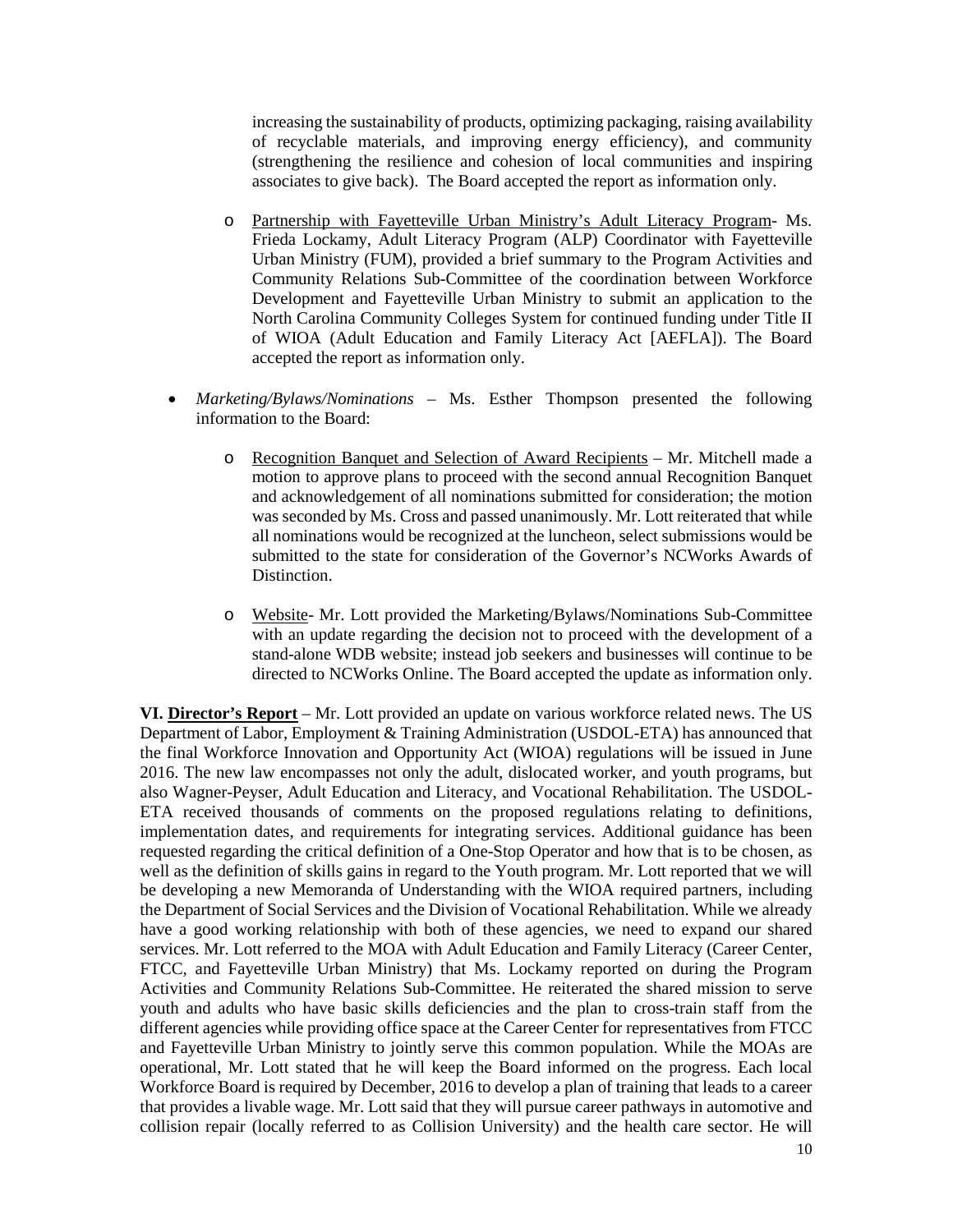initially apply for a \$30,000 planning grant and after the pathway has been approved, an additional \$125,000 will be granted to implement it. Mr. Lott hopes to move beyond Cumberland County toward regional career pathways. He reported that thanks to the hard work of Nore Brantley and the Work-Ready Community Steering Committee, they have submitted an application to the state Chamber of Commerce as part of the process to be certified as a Work-Ready Community. While we have about two years to achieve certification, Mr. Lott expects that we will be able to obtain the required amount of employer commitments (158) and increase the number of Career Readiness Credentials (CRCs) well before then. Ms. Pam Gibson suggested using Google survey for businesses to enter their information. Ms. Brantley explained that steering committee is working on developing an outreach packet to use when recruiting businesses, which will include a form requesting the necessary information to complete a profile on the ACT site, which Ms. Brantley will enter on behalf of the businesses using the information they provide. She added that they want to promote a consistent message and materials (including flyers and videos) when speaking to businesses. The steering committee has a meeting scheduled for the following week to discuss outreach further and she expects they will be ready by June. While only two are officially registered on the ACT website (T.A. Loving Company and First South Bank), Ms. Brantley knows of at least 20 businesses that recognize the CRC but are not registered. In response to Ms. Thompson's question about how they will reach businesses, Ms. Brantley said they plan to work through the Chamber of Commerce and Economic Development and knock on doors; Ms. Cross added that the members of the steering committee (including a Chamber of Commerce representative (MG Rodney Anderson), Economic Development professional (Brandon Plotnick), Elected Official (City Councilman Kirk DeViere), Education representative (Chip Lucas), Community College representative (Dr. Jennifer Brown), Local Workforce Development Board representative (Charlene Cross), an Employer (Linda Hoppmann)) also agreed to reach out to the businesses they already have a relationship with. Ms. Brantley mentioned that they will also request that the members of the WDB register their own businesses and companies.

# **VII. Focus** –

A. **Board Member Orientation** – In follow up to the orientation briefing at the last meeting, Mr. Lott provided an overview of the roles and responsibilities of the WDB. Mr. Lott explained that the purpose and mission of the workforce development system is to connect job seekers and businesses. Cumberland County has been a designated local area since 1973 and is one of 23 local areas in the state of North Carolina (6 of which are also singlecounty local areas; the rest are multi-county). The local workforce board is responsible for the core programs under Title I of the Workforce Innovation and Opportunity Act (WIOA: Adult (individuals aged 18 and older in need of workforce services); Dislocated Worker (with a focus on offering employment and training services to individuals who have lost their job through no fault of their own or have received an official layoff notice); and Youth (designed to focus on the developmental needs of youth, ages 14 to 24, to provide comprehensive strategies and increase academic and occupational learning opportunities to promote long-term employability for these emerging adults). Currently in Cumberland County, the Cumberland County School System is the WIOA Youth Program contractor and ResCare Workforce Services is the WIOA Adult and Dislocated Worker Program contractor. As part of the workforce system, we must look at the whole economic picture and focus on the mission of connecting people to jobs, and jobs to people. Mr. Lott briefly detailed the activities the Board engages in, including: Planning (an essential function of the Board, planning is the culmination of long-term goal setting, future-oriented thinking, and sound decision making; the goal is to establish a path between the present and the future vision, including the development of a mission, the determination of performance indicators for fulfilling the vision and mission, and outlining the steps necessary for meeting the performance outcomes); Aligning Resources (effective planning for the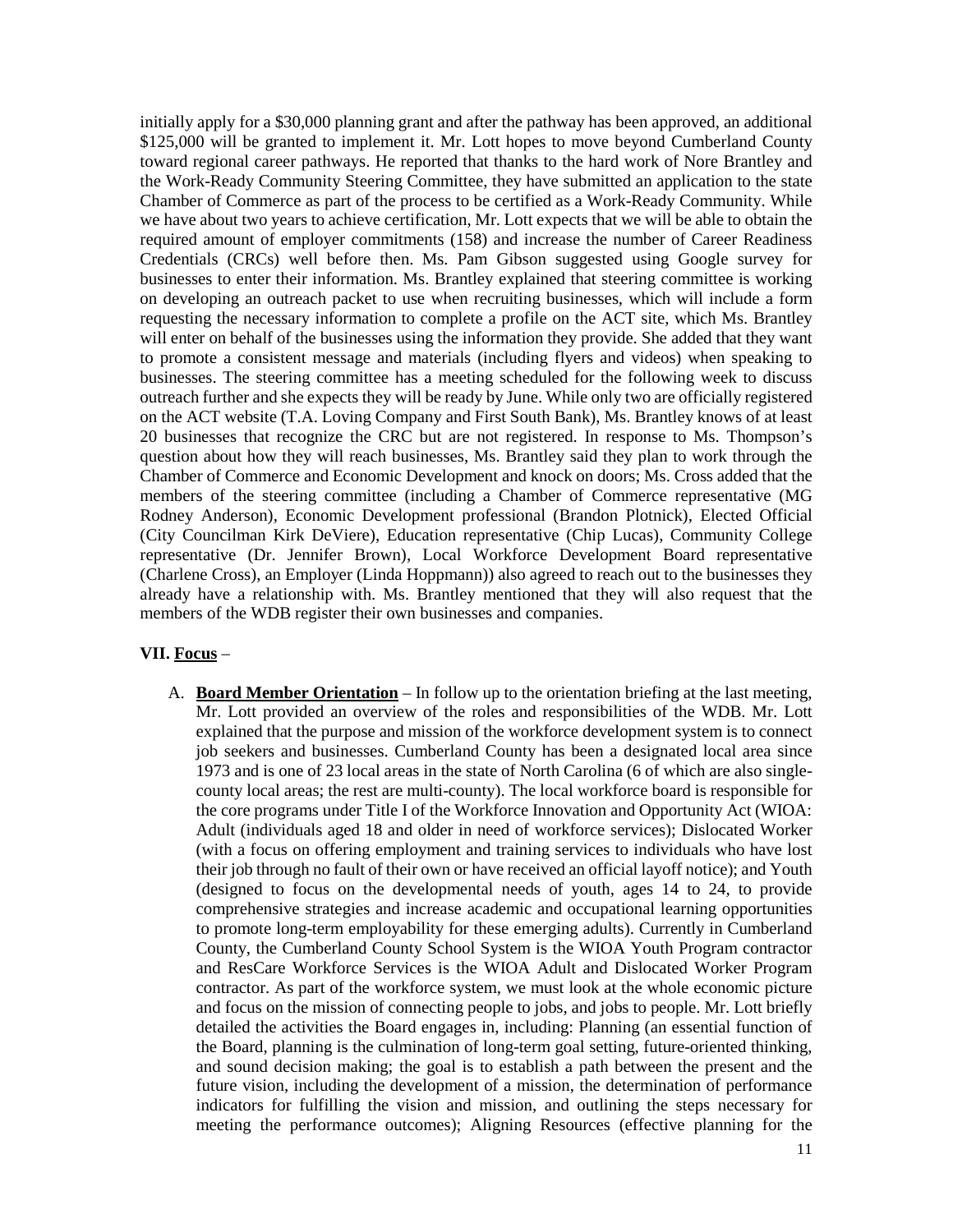alignment and allocation of local resources for the benefit of citizens and businesses is another critical Board activity; Boards must plan a broad strategy that best allocates resources from many sources while effectively communicating their mission and creating a strong, positive public image that encourages participation among employers and community organizations); Serving as a Provider of Labor Market Intelligence (labor market intelligence/information [LMI] is used by employers, policy makers, economic developers, educators, and job seekers; LMI should be used during the planning process and regularly to reassess and evaluate current labor market conditions and the WDB should serve as the repository of LMI); Building Strategic Partnerships (a partnership strategy encourages separate workforce-related entities to coordinate their efforts, directs public attention to immediate and upcoming problems, and encourages innovation in program design; community-wide plans must involve the input and cooperation of many local partners while also considering the pursuit of additional grant funds); Providing Oversight and Accountability (oversight must be an ongoing, continual process; the Board is the steward of the workforce development system, including the NCWorks Career Center, and the tax dollars it manages on behalf of its constituents); and Networking (individual members bring their own experience and existing networks to the Board; the Board should take a leadership role in convening as many representatives as possible from community councils, committees, and boards in order to gain from their knowledge and expertise, and leverage resources, whenever possible). Key characteristics of a successful board member include: bringing their expertise, knowledge and goals to the table; communicating the Board's purpose to the community at large and advocating the use of workforce services and solutions; focusing on strategic planning and setting goals and direction while insisting on positive outcomes; staying well-informed of local labor market and economic conditions to include awareness of emerging employer trends and important skill development needs; sharing expectations with other Board members and support staff; working toward a consensus to ensure support and advocacy; making informed decisions; actively participating and serving on committees; avoiding involvement in administrative and day-to-day operational details; attending meetings regularly; and attending workforce development conferences whenever possible to enhance your knowledge of innovative workforce activities and plans at the state, regionals, and national levels. Mr. McCune encouraged members to attend conferences whenever their schedules allow; he strongly believes that the information and networking of conferences promote new ideas and help us get to the next level. Ms. Cross added that the workshops provide opportunities to hear what other areas and states are doing, including best practices and innovative program ideas. Ms. Hoppmann explained that the National Association of Workforce Boards (NAWB; held annually in Washington, DC) typically has more Board members in attendance than the other conferences; she shared a practice that she tries to act on at every conference she attends of reaching a goal to talk to ten new people every day. Mr. Lott welcomed members to ask support staff the tough questions, which will make us and our programs better, and he offered to meet with them individually for further discussion.

B. **Youth Program Redesign Presentation**- Ms. Brantley shared a draft release of the announcement for the 2016 Workforce Development Youth Opportunities. Due to changes as a result of WIOA legislation, there will no longer be an In-School Youth (ISY) Summer Work Program. The look and focus of the youth program will change due to the requirement to spend at least 75% of funds on Out-of-School youth (OSY; ages 16-24) who need year-round work experiences. Concerns raised by the Youth Sub-Committee that something needed to be done for ISY to ease the transition to OSY led to the development of a two week program, "Career Cruise In." The program will afford participants the opportunity to earn a work-ready certification and attain much needed soft skills necessary for workplace success. Ms. Brantley referenced several workshops she attended at the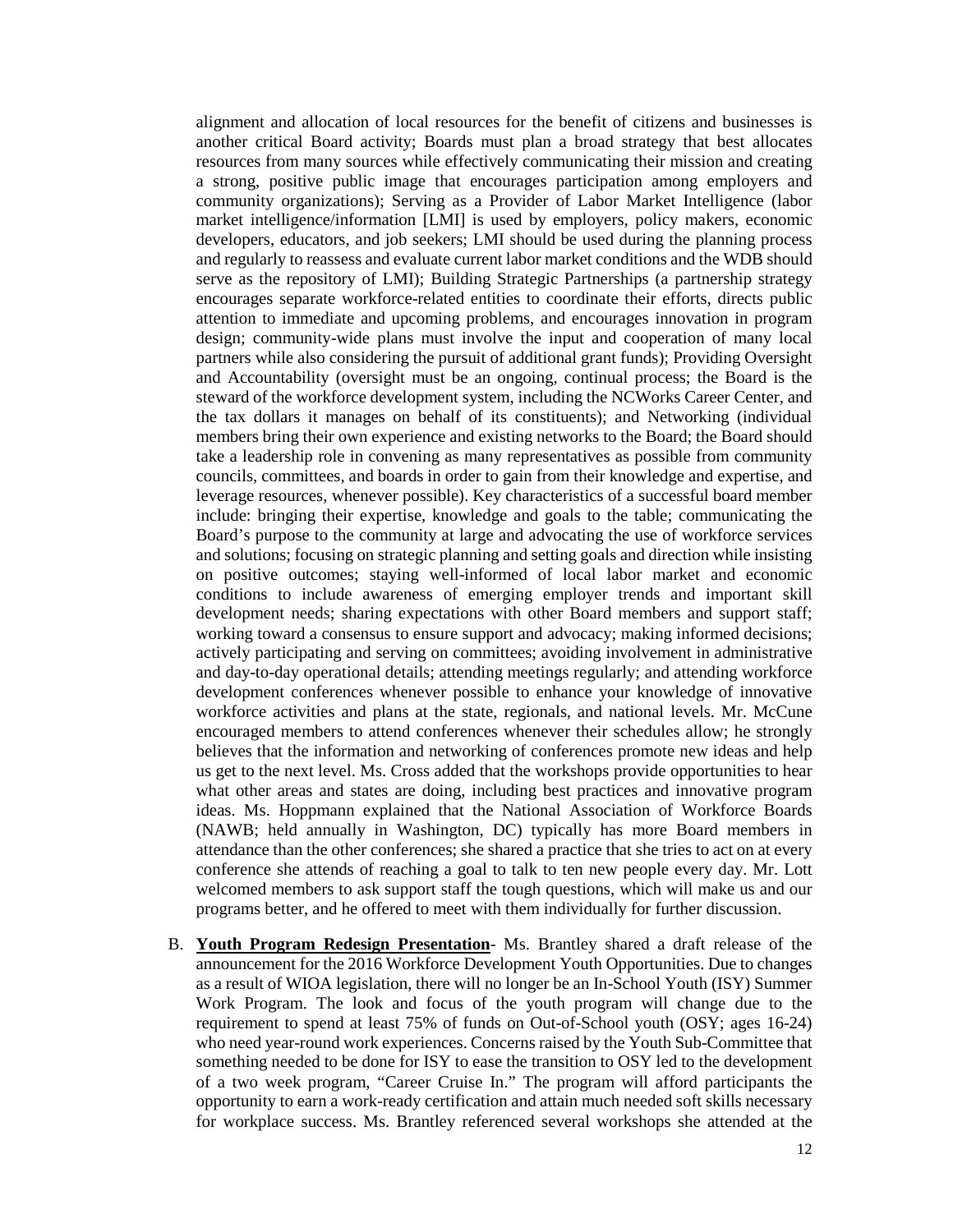SETA conference that emphasized on customer service and how to better serve out participants by providing them with what they need in order to be successful. The first week of the program will include Human Resource Development (HRD) training at FTCC, where participants will use KeyTrain, which is preparation for WorkKeys which, in turn, is preparation for the CRC. The program will aim to improve basic skills by focusing on what they need, not what they already know, and from retention to advancement. The second week will focus on soft/employability skills often not taught at home (e.g. dependability/reliability, punctuality, quality, quantity, personal qualities, etc.) and feature industry tours, exposing the participants to resources and potential career opportunities they may not otherwise know about or consider. Fridays will be a field day-type format with station rotations of career activities, including the interview process, appropriate dress code, proper handshakes, eye contact, networking, and table etiquette (based around lunch, which will be provided). Ms. Gibson suggested adding customer service and phone etiquette to the list of talking points; Ms. Brantley welcomed additional ideas and suggestions. FTCC will be the landing place since the events of the first week will be held there, and they can meet there before leaving for the site tours during the second week. The purpose of the program is to allow the exploration of career possibilities and career pathways, following the "earning while learning" approach. Ms. Brantley explained that although many young adults obtain jobs based on their education and skills (e.g. IT), they often lose those jobs because of a lack of soft skills. Initially, the program will consist of two sessions, July 11-22 and July 25-August 5, of a manageable amount of about 20 participants each, as it may be difficult to fit more than 20 at some of the sites, and the smaller number will allow for more personal interactions. Ms. Brantley added that the plan, loosely based on the Leadership Fayetteville model, is to visit at least two site visits per day to include additional guest speakers. The key is to remember that youth don't want a lecture, and we need to keep them engaged and provide information that will impact their lives. Several Youth Sub-Committee members volunteered to host a visit (Dina Simcox-Cross Creek Mall, Elsie Gilmore-Kingdom CDC, Frieda Lockamy- Fayetteville Urban Ministry, Josephus Thompson/Jim Lott- Cumberland County NCWorks Career Center) or in the event that their workspace could not accommodate or a large crowd or is too far of a distance, go to another site as a guest speaker (Mary Young- Job Corps, Duane Cogdell-Juvenile Justice). Ms. Cross wanted to leave some open spots for WDB members working in industry occupations, and FTCC's Collision and Repair Program was also suggested as a stop on the tour. Members were urged to "not just talk about it, be about it." Ultimately, several volunteered as work sites and/or guest speakers (including Crystal Bennett, Randall Newcomer, Jesse Brayboy, and others who contacted Ms. Brantley). Ms. Gibson asked Ms. Johnson if the Plant Managers' Association and HR representatives would be willing to get involved; Ms. Brantley agreed that it would be helpful for them to share what employers are looking for. Case managers will need to consider the participants' interest, commitment, and suitability for the program. The registration deadline has not yet been determined, but the program will include an orientation for parents that will detail the goal of tying the program in with work exposure and experience opportunities. Ms. Brantley explained that the "Career Cruise In" program will run simultaneously with year round work experience, which will look to place participants in employment opportunities around career pathways and industry sectors; the internships will be career focused and match the provided training, with a tie in to certification and coursework. She added that they need worksites that will consider hiring offenders. Ms. Brantley gave a brief overview of the TACKK presentation from her workshop at the SETA conference [\(https://tackk.com/21u0qx\)](https://tackk.com/21u0qx). The outline of the workshop included a brief history about the Youth Program in Cumberland County, the recently revised application process, the eligibility process, program activities (including leadership workshops, community involvement activities, cultural enrichment opportunities, and other events where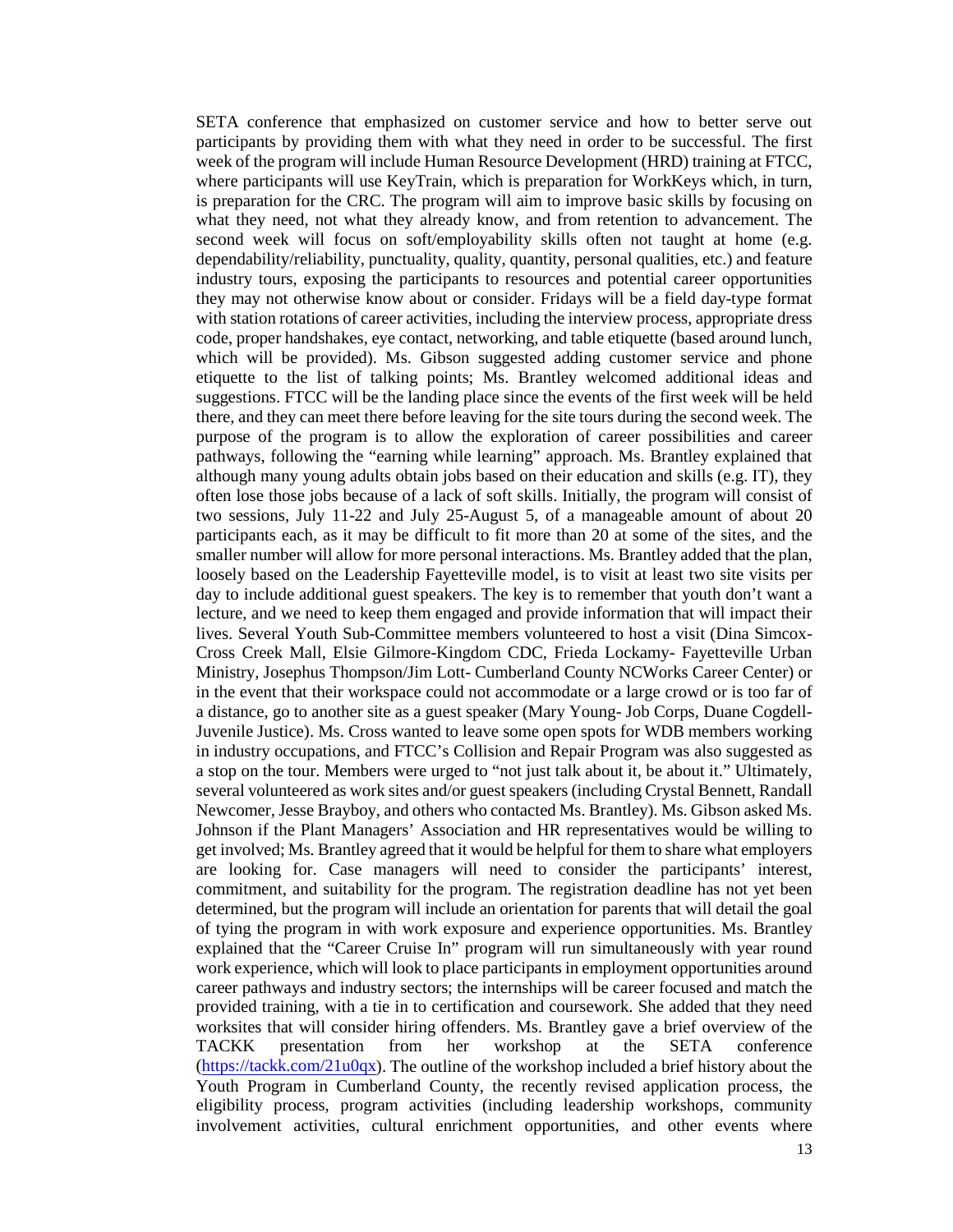participants are invited to serve as "Program Ambassadors" to represent the program and make connections with others while enriching leadership and communication skills). Ms. Brantley reiterated the change in program focus to OSY, as a result of WIOA; young adults (up to the age of 24 and who are out of high school) need work experiences now and cannot rely on a summer program alone. The Youth program is transitioning to provide more yearround internships that focus on in-demand career pathways, starting with pilot programs that offer emerging adults skills training plus work experience through paid internships. A challenge with this transition has been finding employers who are willing to participate in internships for young adults; the hope is that employers who are looking to hire may be more receptive to the idea of an internship that is paid with WIOA funds. Ms. Brantley reported that they continue to work hard to get the word out; she will talk to anybody, hand out flyers, make presentations at the library, schools, residential programs, and churches, participate in job fairs, etc. She asks for feedback and suggestions from youth regarding what will attract their attention (e.g. colorful signs). The message is effective- even if you are not be an eligible participant, someone you know could be (and they may be on your couch right now!). Ms. Brantley shared their next goal of reaching out to the gamers' crowd of 18-24 year old males who hang out at the comic book stores. Ms. Simcox suggested trying out the gaming lounges. Ms. Brantley implored for members to please continue sharing their ideas and suggestions, as well as consider volunteering as a worksite or a speaker for Career Cruise In.

C. **Pre-Apprenticeship/Registered Apprenticeship Presentation**- Ms. Cross provided a brief overview of the Pre-Apprenticeship and Registered Apprenticeship Programs. Preapprenticeship is another avenue for work-based learning and provides businesses with an opportunity to "test drive" an employee to see if they are a good fit. The goal of Pre-Apprenticeship services and programs is to prepare individuals to enter and succeed in Registered Apprenticeship programs. Ms. Cross referred to examples of Pre-Apprenticeship programs she has working with, including one for Correction Officers, through the Department of Public Safety, Basic Law Enforcement Training (BLET), and a welding program through the Caterpillar plant. Apprenticeship programs are a hot topic, with millions of dollars in grants being offered through DOL, and the promotion of increased partnerships, as recently encouraged by the new President of the Community College System, Jimmie Williamson. The five components of the Registered Apprenticeship program are: business involvement, structured on-the-job learning (a form of on-the-job training), job-related education (formal instruction), rewards for skill gains, and national occupational credentials. Employers are the foundation of every Registered Apprenticeship program; the company customizes the program to fit their needs, deciding which courses are applicable. Wages are paid by the company while the abiding by the standards set by the program. The Departments of Veterans Affairs (VA) and Labor (DOL) are working together to maximize benefits in a seamless process that permits veterans to get paid by the company while also being able to draw VA benefits. Ms. Cross also mentioned some regional partnerships that are being developed in an effort to build and support a stronger workforce while tying WIOA funding into Pre-Apprenticeship, including a pilot project with Sherwood Sutherland (Two Hawk Employment Services, a contractor for the WIOA programs in Lumberton) and Campbell's Soup Company for WIOA eligible participants.

A 2016 calendar in the notebook listed upcoming Workforce Development-related events including: the National Association of Job Training Assistance (NAJA) Conference, April 18-22, 2016 in Las Vegas, NV, where Mr. McCune, Ms. Thompson, and Peggy Aazam will be presenting a workshop on effective board meetings, and the National Association of Workforce Development Professionals (NAWDP) Conference, May 24-26, 2016 in Orlando, FL.